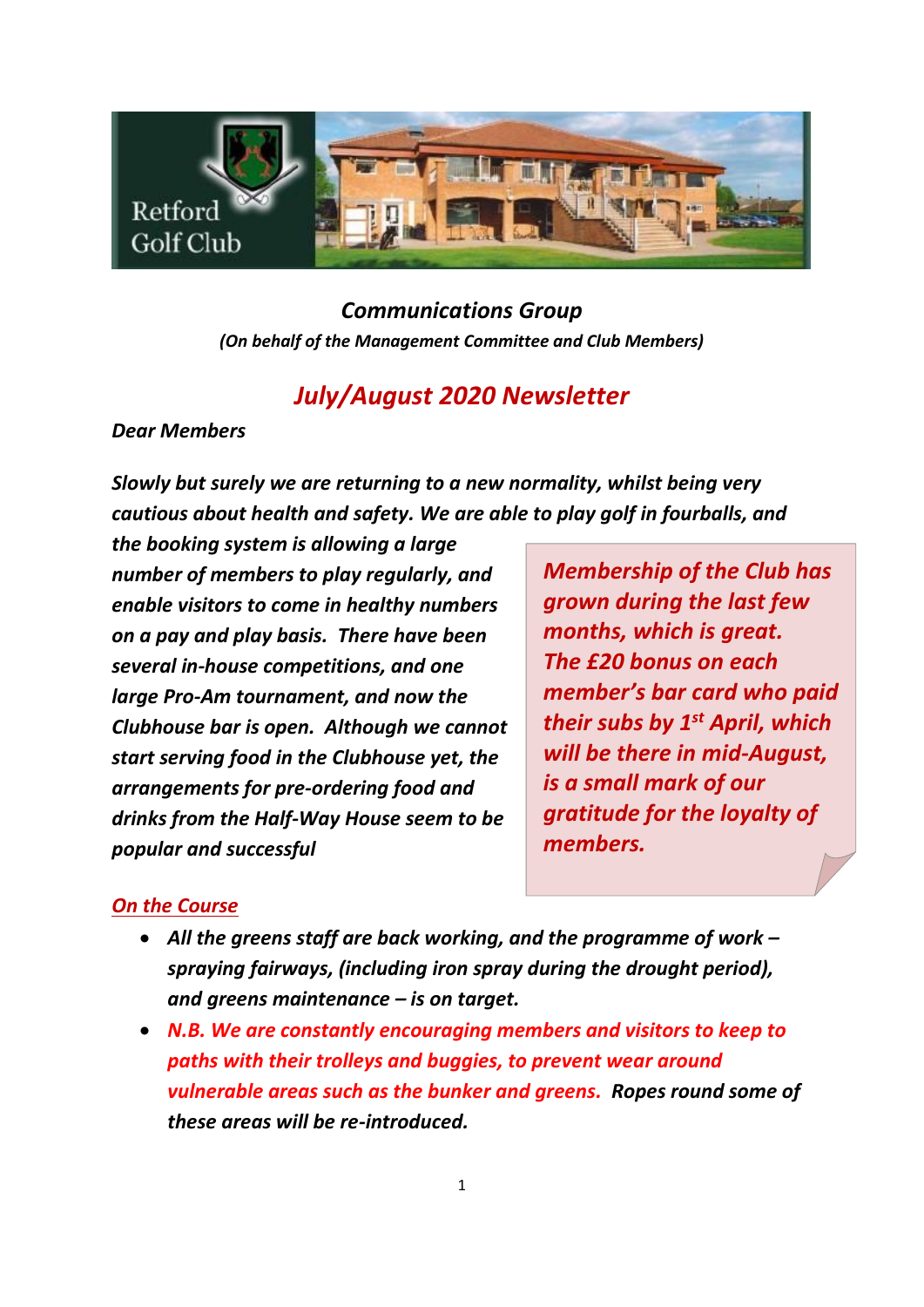- *We urge all players to constantly repair all their pitch marks on the greens, and all their divots on the tees and fairways, as well as clubraking the bunkers after playing out. That way we will all maintain the high quality of the course.*
- *Longer term, we are looking at improving the irrigation system, whilst the September programme of coring and hollow tining the greens will be firmed up.*
- *Whilst the machinery and equipment stock has been fully serviced, we need to invest in some more, as far as costs allow, not least with the replacing of equipment stolen in the break-in some months ago.*
- *The new trees planted along the side of the 10th fairway are thriving, and we will identify and mark, with stakes or bands, which ones golfers can get relief from.*
- *We are in the process of marking out and installing new tee areas for Junior players, so members will notice many fairways with small areas marked out for this.*
- *As ever, we encourage members to contact us and share ideas and suggestions for the course and Club. Thank you to those members who have commented on both the fine progress made on the course, and issues such as the temporary flag poles.*
- *We have responded to those suggestions, so now all flag-poles have had the hooks removed and foam bases placed at the bottom of the holes, to make putting and retrieving easier and safer.*
- *Fringes round the greens have been given a closer cut so that putting onto the greens is easier, and the sprinkler head areas have been trimmed to be more visible. Green speeds have been cut to run at 10.5.*
- *We will respond to all issues and suggestions through the Greens Sub-Committee.*

## *Competitions*

• *In-house competitions have resumed from mid-June, with regular Stableford and Medal events for both Ladies and Men.*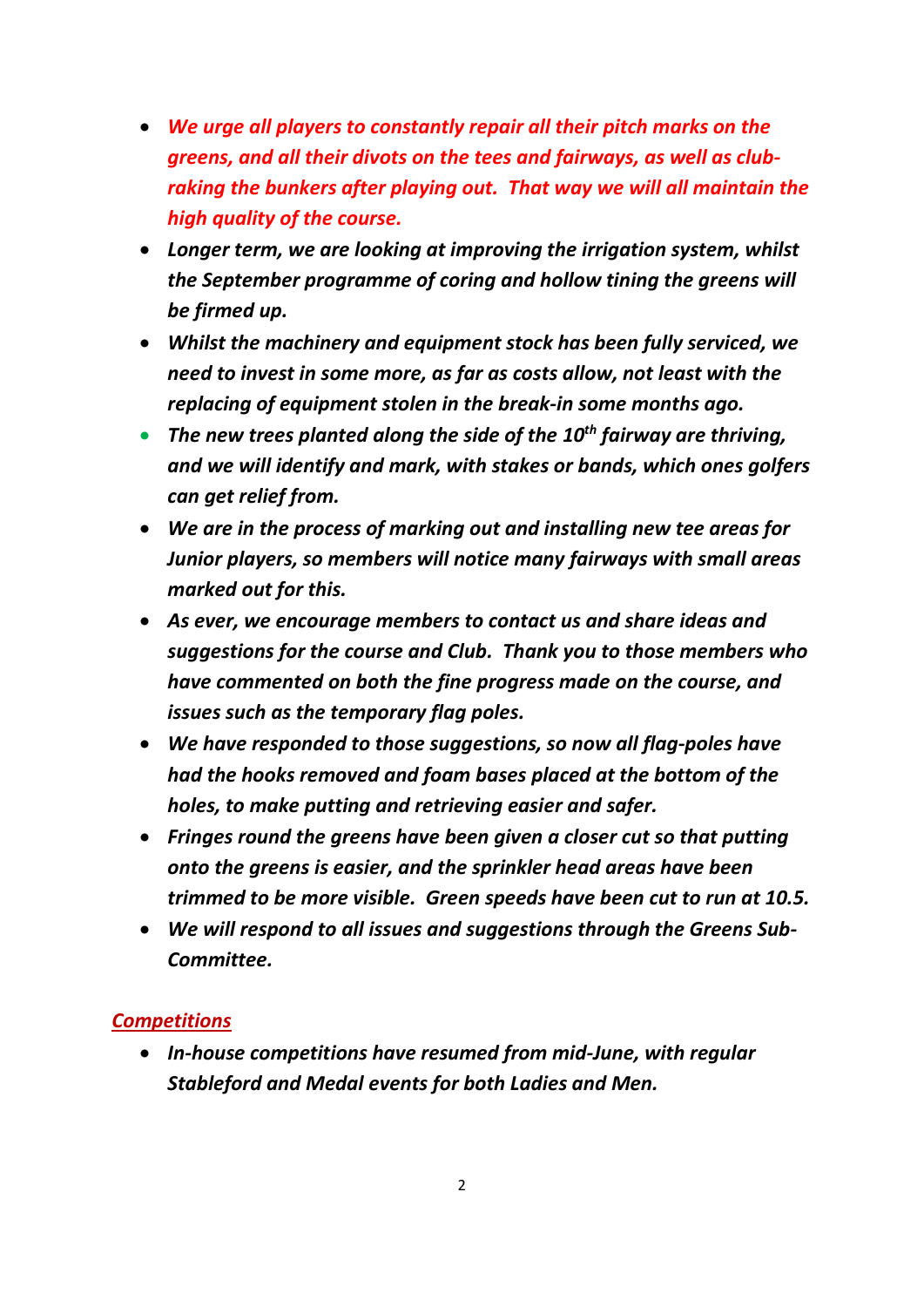*Winners of Ladies events have been Mary Saddington, Barbara Burton, Sue Boyes, Bryany Crossland, Barbara West, Ros Waterhouse, Keran Hutchinson, Kim Vardy, Pat Eccleshall, June Palmer and Karen Pollard. For the Mens' Competitions, winners have been Owen Rafferty, Andrew Cooke, Ben Marro, Stephen Turner, Gary Smart, Matthew Peacock, Jason Treloar, Howard Cooper and Barry Cockburn.*

• *On 29th June, 164 players from across Britain and beyond took part in the Pro-Am Competition held at Retford. Although the Clubhouse was still closed, the visitors were very complimentary about the quality of the course. There were three professional golfers who, in tough, wet conditions, achieved scores of 6 under par, including our own James Freeman, who also eagled the 18th .*

#### *Membership*

*It is pleasing to report that, for the first time in several years, the membership is growing. We are pleased to give a special welcome to more than 45 new members in the last two months and it's particularly encouraging that most of these are at the younger end of the age profile.* 

*If any members have any difficulty in finding groups to play with then please see Craig who will be only too happy to assist.*

#### *Booking System*

*We are being instructed by EGU to maintain the present booking system for the foreseeable future. As with all things this will be liked by some and not others. We must also point out that this is only free until the 31st December, and thereafter the Club would have to pay for it.* 

*One major downside of the system is that Craig and Liam have been very accommodating, and the Pro's Shop has been open 12 hours daily. Some of this time Liam has covered on a voluntary basis to ensure we collect green fees, but this is not sustainable in the long term.* 

*From the beginning of August the Pro's Shop will close at 5.30pm; this will still give time for members who don't have Internet access to ring and book a tee time.*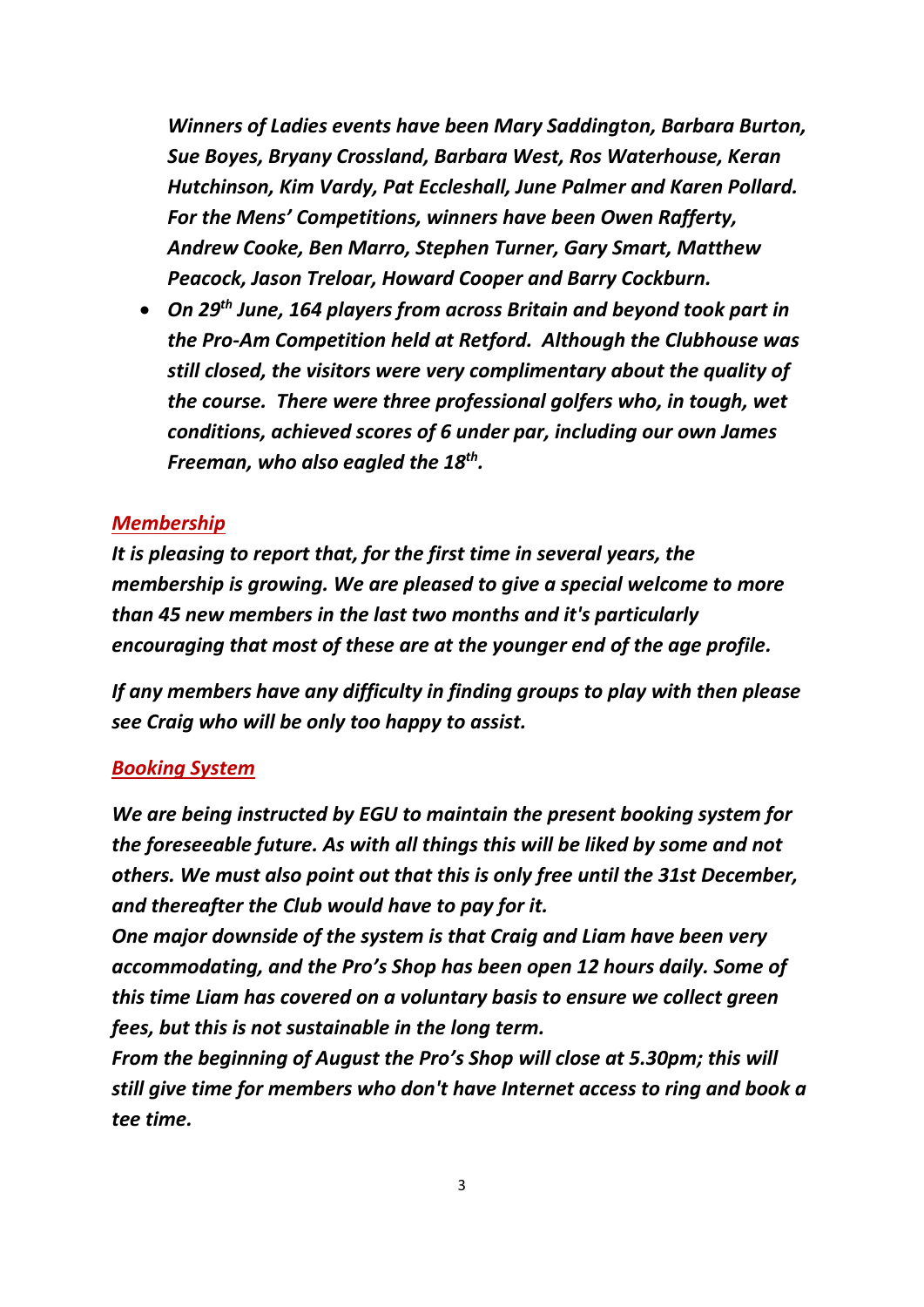## *Club House and Social Events*

- *The Club House was reopened on the 4th July, in line with government guidelines, and this now includes toilets and lockers – a relief to many!*
- *At this stage service is limited to drinks only and it's not possible to hold any social events. It's understandable that some members may be reluctant to use this facility until the risks have further subsided. However, this does mean that for several days in the week the bar runs at a loss.*
- *All drinks in the Clubhouse attract a 15% discount.*
- *Additionally, the extra £20 offered to members, who paid this year's subs by 1st April, will be credited to bar cards by the middle of August.*
- *Please ensure that you operate social distancing and respect the safety of the staff.*
- *In the Professional's shop, business and banter have been brisk, whilst maintaining strict distancing and safety measures. Since this is a shop, we will also need to introduce the regulatory wearing of face masks, from 24th July.*
- *The 200 Club has continued to operate. The monthly winner gets £80, and those have been (sorry to be formal here) Mr R Hill (March), Mr S. Booth (April), Mr J. Bowles (May), Mr D Moore (June).*
- *On 16th July, the Captains presented their 2019-20 Charities moneys to the organisations chosen. Dave Stirling donated £2695 for St Giles School in Retford, which was received by Lin Tongue. Helen Dean donated a similar amount to Pancreatic Cancer UK, received on their behalf by Ted Eccleshall. Many thanks to everyone who contributed to*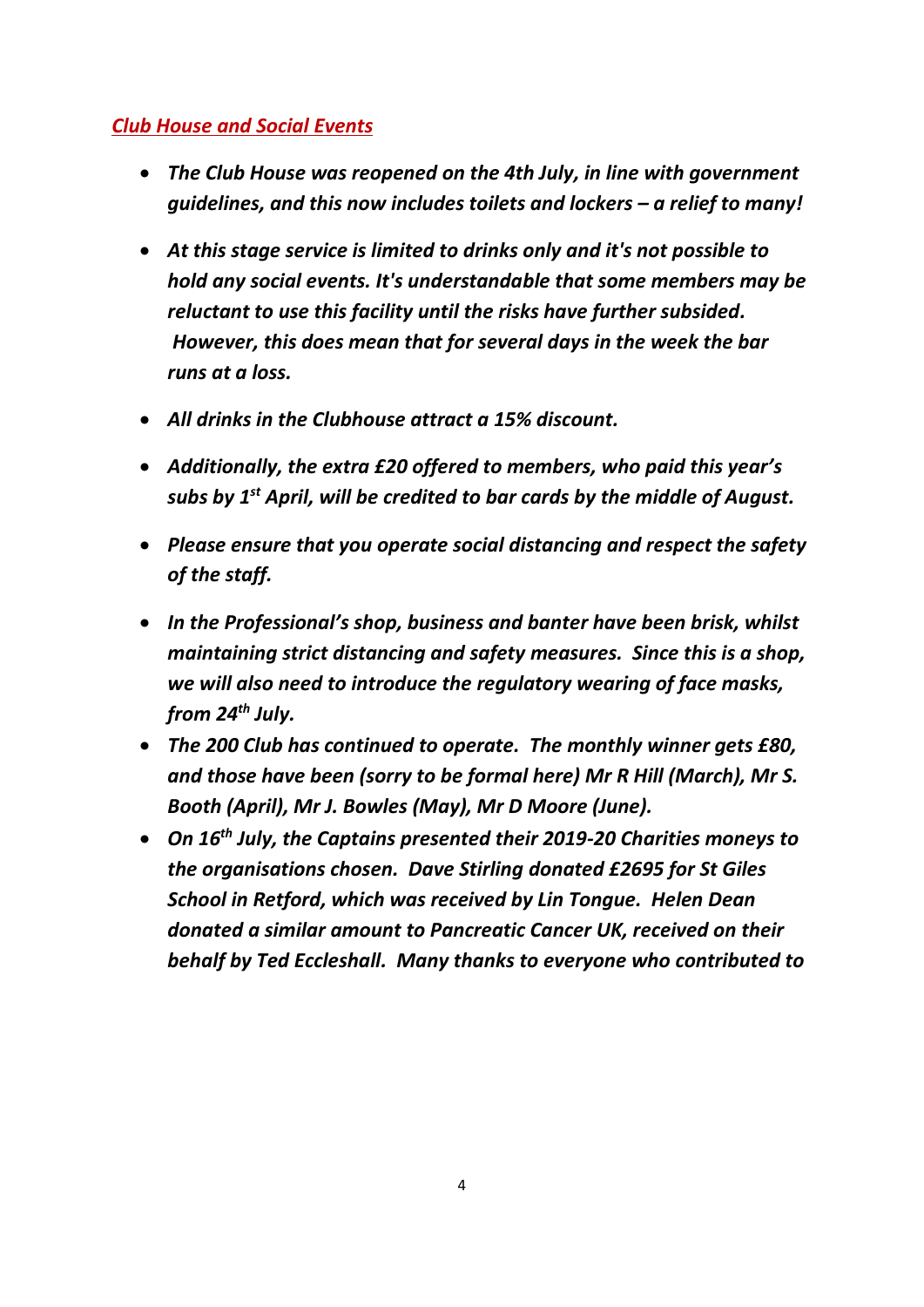#### *these magnificent sums.*



• *Club Centenary. As members will know, we will try to carry forward into 2021 the events planned for 2020. Similarly, the Captains and Vice Captains will also carry over into 2021. To raise interest and awareness of the Club, we have recently published, in Retford Life and the Retford Times, articles about the history and growth of the Club, which we hope members will find interesting. We have attached the article below.*

## *Retford Golf Club – 100 Years Old*

*For Retford Golf Club, 2020 is a landmark year – their Centenary.* 

*Major plans to celebrate this high spot have obviously been hit hard by the Covid 19 pandemic. Health and safety are the first priority, so all celebration events have been postponed by the Golf Club, with the intention to make 2021 their celebration year.*

*The Club was founded in 1920 on 38 acres of land leased from Sir Albert Whitaker Bart, CBE, of Babworth Hall. Then there were only 6 holes; anyone wanting to play 18 holes had to go round 3 times! These holes were designed by Tom Williamson, one of the leading course designers in the UK, who also designed Coxmoor, near Mansfield.*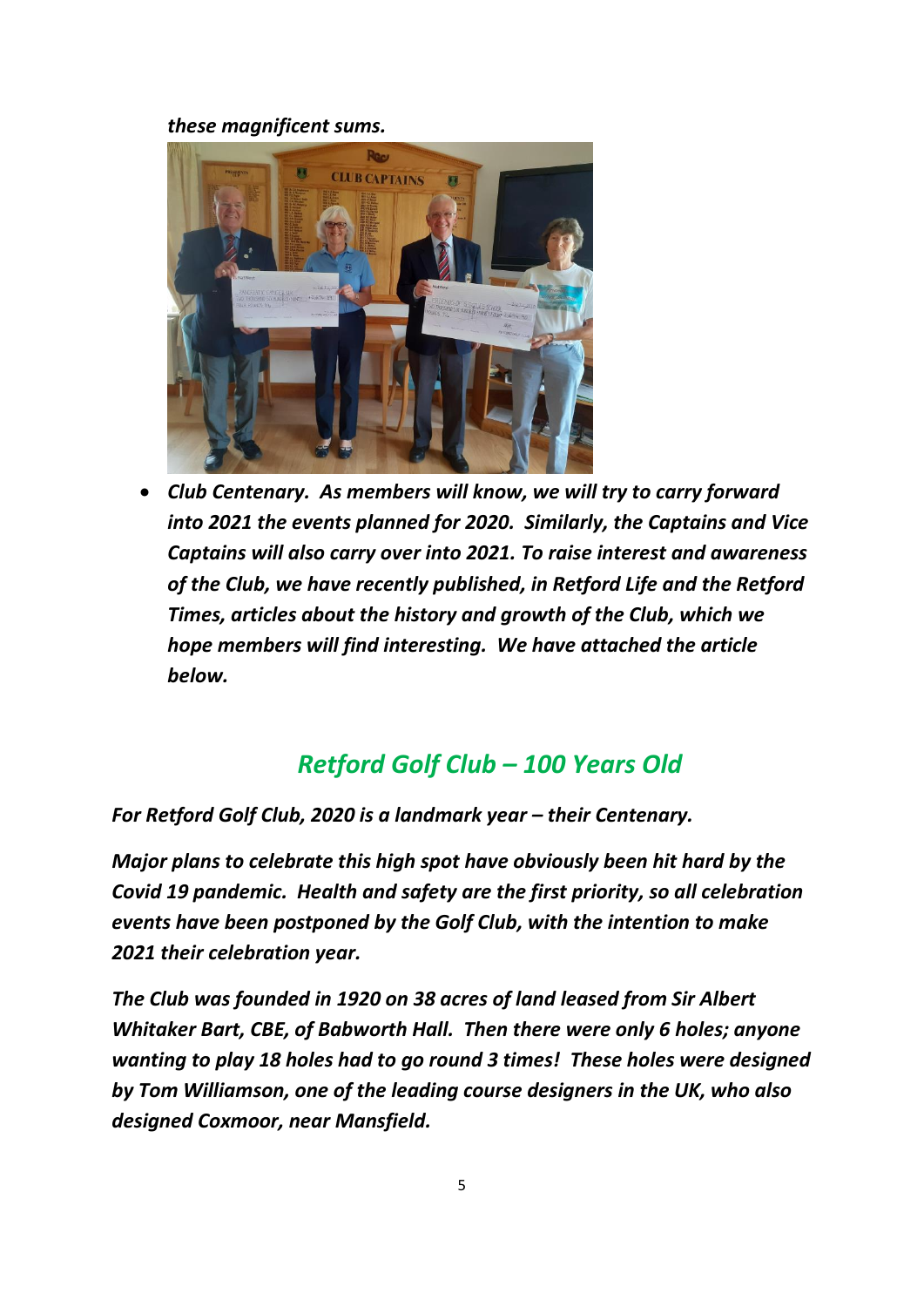*In those early days, membership was 100 gents and 67 ladies – that was a very progressive ratio then, and even now would be.*

*The Club bought more land during the late 1940s and 1950s, and in 1958 more holes were opened by Sir Stuart Goodwin, and that completed the first 9 holes of the course.*



*During this era, of tweedy plus-fours and hickory shafted clubs, the Club attracted a variety of guests, including Bing Crosby.*

*During the 1970s and 1980s there were plans to expand the course, but nothing came of those plans until, in 1990, a further 9 holes were opened, to mark the growth into a full 18 holes course. The new land was mainly to the north of the main Sheffield to Lincoln railway line, and the new course was opened by Major Sir James Whitaker Bart – an interesting continuity with the opening of the first 6 holes 70 years early, opened by Sir James' grandfather.*

*At this point, the sport was very popular, and Retford Golf Club had nearly 700 members, with 504 gents, 116 ladies and 75 juniors.*

*The Clubhouse then was a single storey wooden building just off Brecks Road, but by 2001, a new Clubhouse was opened, by Sir Bob Wilson, the international goalkeeper.*